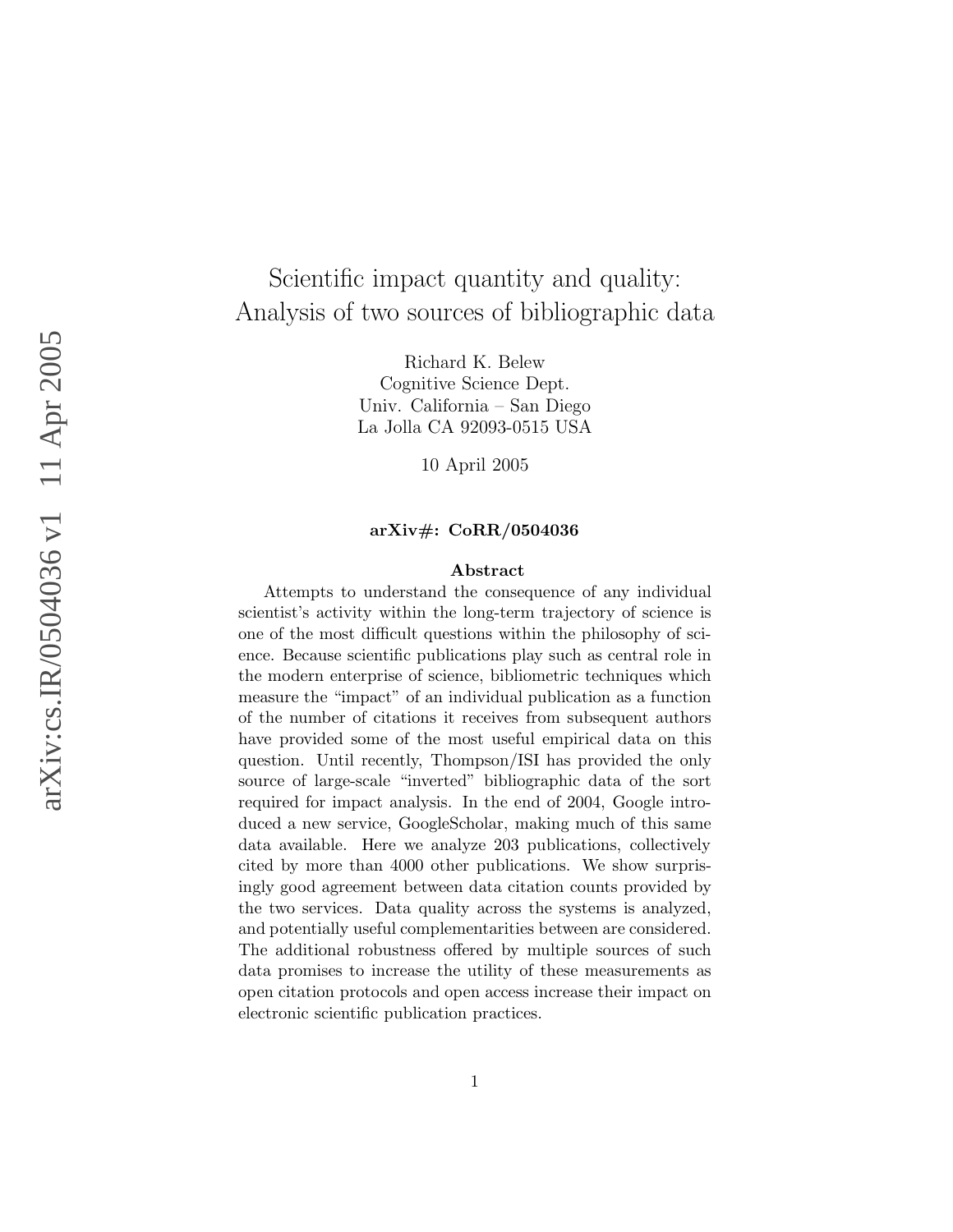#### 1 Background

Bibliometric analysis of scientific publications goes back to at least the 1970s [\[11,](#page-11-0) [13,](#page-11-1) [5\]](#page-11-2); similar analysis of judicial opinions has been done by Shepards/LexisNexis for more than a hundred years. The Institute for Scientific Information has made an industry of providing citation data to libraries since the mid-1960s; the products are currently available as part of Thomson/ISI (ISI). ISI reports that they currently index 16,000 journals, books and proceedings [\[6\]](#page-11-3). While far from exhaustive (ISI estimates that of the 2000 new journals reviewed annually, only 10% are selected), the service cites "Bradford's Law" that a relatively small number of sources capture the bulk of significant scientific results. All articles appearing in selected publications have their bibliographies manually transcribed, and "inverted bibliographies" pointing from a (earlier) cited work to all (subsequent) citing publications is generated to support users' searches. Critically, the translation of these bibliographies into distinct records involves a great deal of manual effort.

May has reported extensive analyses of British scientific activity in comparison with other countries, primarily based on ISI 's data [\[9,](#page-11-4) [10\]](#page-11-5). "The database has many shortcomings and biases, but overall it gives a wide coverage of most fields." [\[10,](#page-11-5) p. 793] His critique of shortcomings in this data is useful:

Some problems have to do with the compilation of the database. It includes citations of books and chapters in edited books, but it does not include the citations in such publications. Other publications, such as government and other agency reports and working papers, are essentially omitted. It does not cover all significant scientific journals.... Papers that describe technical methods may attract thousands of reflexive citations, while pathbreaking papers may be cited only slightly for many years. Review articles can mask the primary papers they review. Citation patterns vary among fields.... Spectacular scientific errors may attract many citations.... Self-citation (which accounts for at least 10% of all citations) may bias some of the results. [\[10,](#page-11-5) Footnote 3]

Some of these issues (e.g., having to do with the sources being compiled) can be expected to altered by new forms of electronic scientific publication, but others (e.g., self-citation) are likely to be more intrinsic to scientific authoring processes. It is for this reason that Google's recent announcement of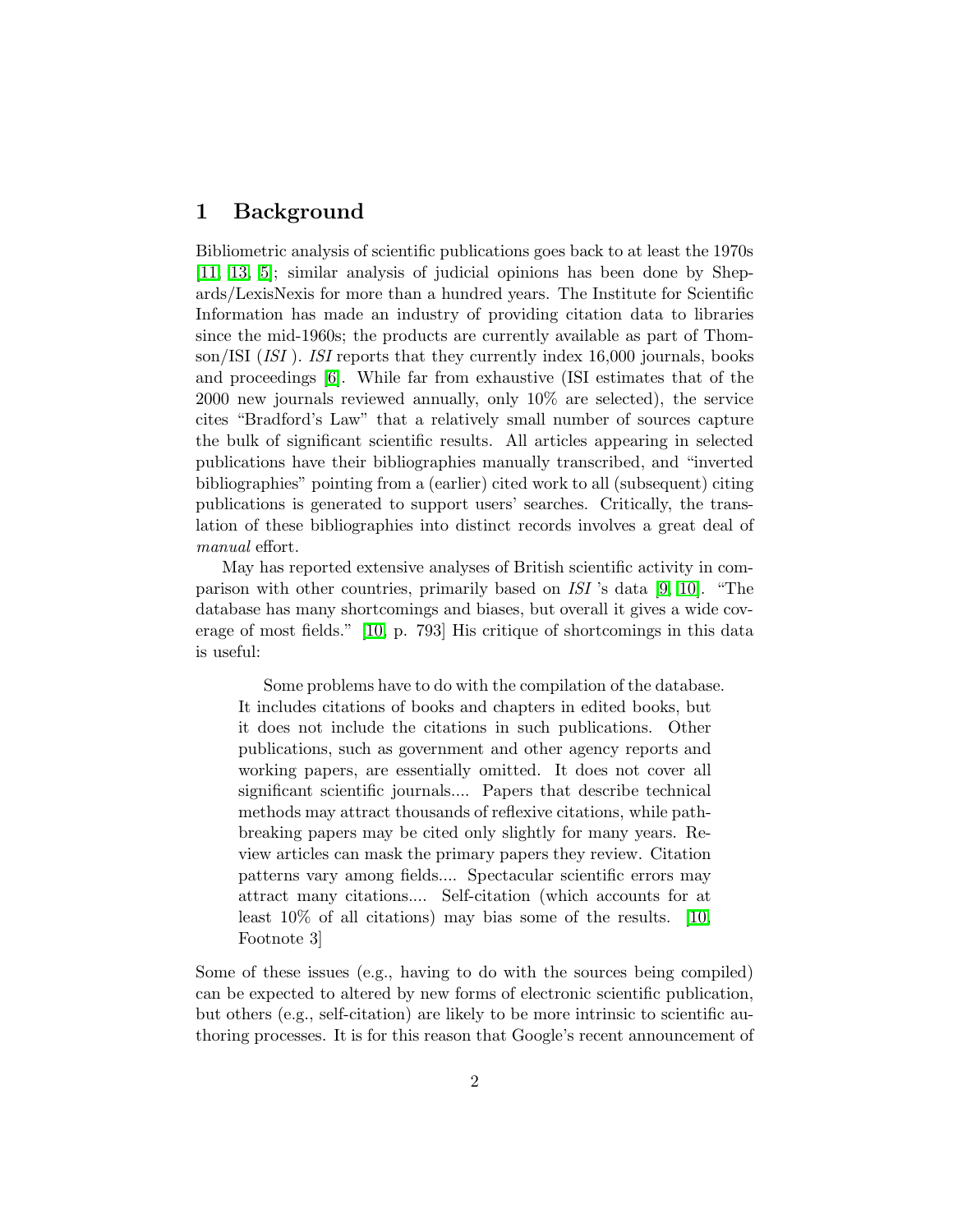their Scholar.Google(beta) (*GoogleScholar*) service is welcome, as a second, independent source of similar data.

While specifics concerning Google's operation are difficult to come by, it is reasonable to assuem that the process relies on more automatic, algorithmic procedures than those used by ISI . Linkage structure among Web pages is analogous in important ways to scientific publication  $[4, 8]$  $[4, 8]$ . These links are captured by Web crawling algorithms as both "citing" pages (i.e., Web pages with HTML anchors pointing to other Web pages) and "cited" pages are visited, a feature exploited by Google's original "PageRank" re-trieval algorithm [\[12\]](#page-11-8). GoogleScholar attempts to bring similar analyses to academic publication, despite the fact that these source documents are often much less accessible.

## 2 Methods

Given an author's name<sup>1</sup>, both *ISI* and  $GoogleScholar$  provide search facilities that return a list of publications putatively authored by this individual, together with the number of times each of these publications has been cited by other publications discovered by the service. Six academics were selected at random and used as "probe" queries with both systems. <sup>2</sup> Complete bibliographies of all publications by these authors were manually reconciled against 203 references to these publications returned by one or both systems, and then analyzed in detail. Cumulatively, ISI discovered 4741 such references, *GoogleScholar* found 4045.

Because standards and format of bibliographic citations vary widely across different publications, the process of reconciling citation strings from different papers to the same target publication is problematic, whether via ISI 's manual process or Google's automatic one. It is common, therefore, to find the same publication has been treated as more than one record.<sup>3</sup>

For example, manual inspection reveals that a single publication in the "Proceedings of the 12th Annual Conference of ACM's Special Interest Group in Information Retrieval (SIGIR)" is listed as twelve separate records by ISI ; these are shown in Table 1. While most citations to this target publi-

<sup>&</sup>lt;sup>1</sup>Translation of an author's name into search query string(s) can be ambiguous. In these experiments both first letter, and first letter with the middle initial together with full last name was used as the author's name.

<sup>2</sup>These academics were all drawn from a single, particularly interdisciplinary academic department.

<sup>&</sup>lt;sup>3</sup>The alternative type of error, where citations to multiple, distinct publications are confounded as part of the citation record of a single entry, is more difficult to identify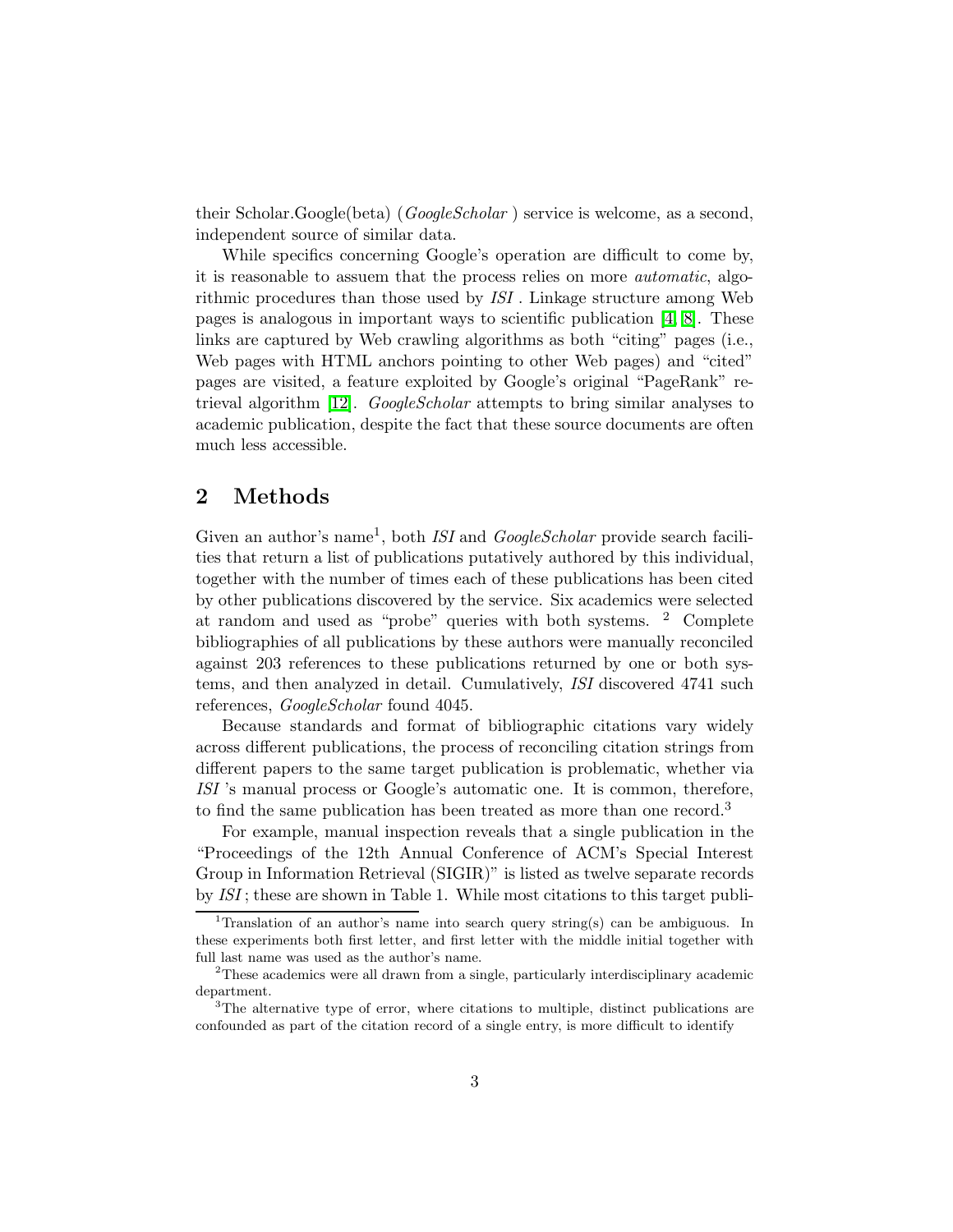| PubYear | <b>CiteString</b>       | <b>NCitations</b>           |
|---------|-------------------------|-----------------------------|
| 1989    | 12 ANN INT ACM SIGIR    |                             |
| 1989    | 12 ANN INT C RES DEV    |                             |
| 1989    | 12TH P ANN INT ACM S 11 | 14                          |
| 1989    | 12TH P INT C RES DEV    | 1                           |
| 1989    | ACM SIGIR INT C RES     |                             |
| 1988    | JUN P ACM SIGIR 88 G 11 |                             |
| 1989    | P 11 INT ACM SIGIR C    |                             |
| 1989    | P 12 ANN INT ACM SIG    | $\mathcal{D}_{\mathcal{L}}$ |
| 1989    | P 12 ANN INT ACM SIG 11 | 16                          |
| 1989    | SIGIR 89 11             | 2                           |
| 1989    | SIGIR FORUM 23 11       |                             |
| 1990    | <b>SIGOIS B 11 48</b>   |                             |

Table 1: Citation variations for same publication

cation have been conveniently collected with respect to two of these records, such noisy data makes impact analysis difficult. In these experiments, a publication's "impact" is defined as the number of citations found to any of the variations resolved to the published work, i.e., the sum is taken across all records (manually) identified as referencing the same publication.

#### 3 Results

Figure 1 shows how well both systems aggregate individual citations that in fact to refer to the same published paper. This shows the cumulative probability that one, two, or more publications listed as distinct to by both systems in fact refer to the same publication. For example, it shows that more than 60% of the articles are represented as unique entries within ISI 's listing while 85% of them are unique with GoogleScholar . None of the articles had more than five separate listings within *GoogleScholar*, while 13% had five or more entries in ISI 's system (e.g., the example shown in Table 1 had 12).

Overlap between the two sources of data was relatively small. Of the 203 citations analyzed, only 78 publications received at least one cited reference from each system. However, for this subset the general pattern of agreement was quite good. Figure 2 shows the number of citations reported by GoogleScholar and ISI for the subset of 78 publications. Note that the num-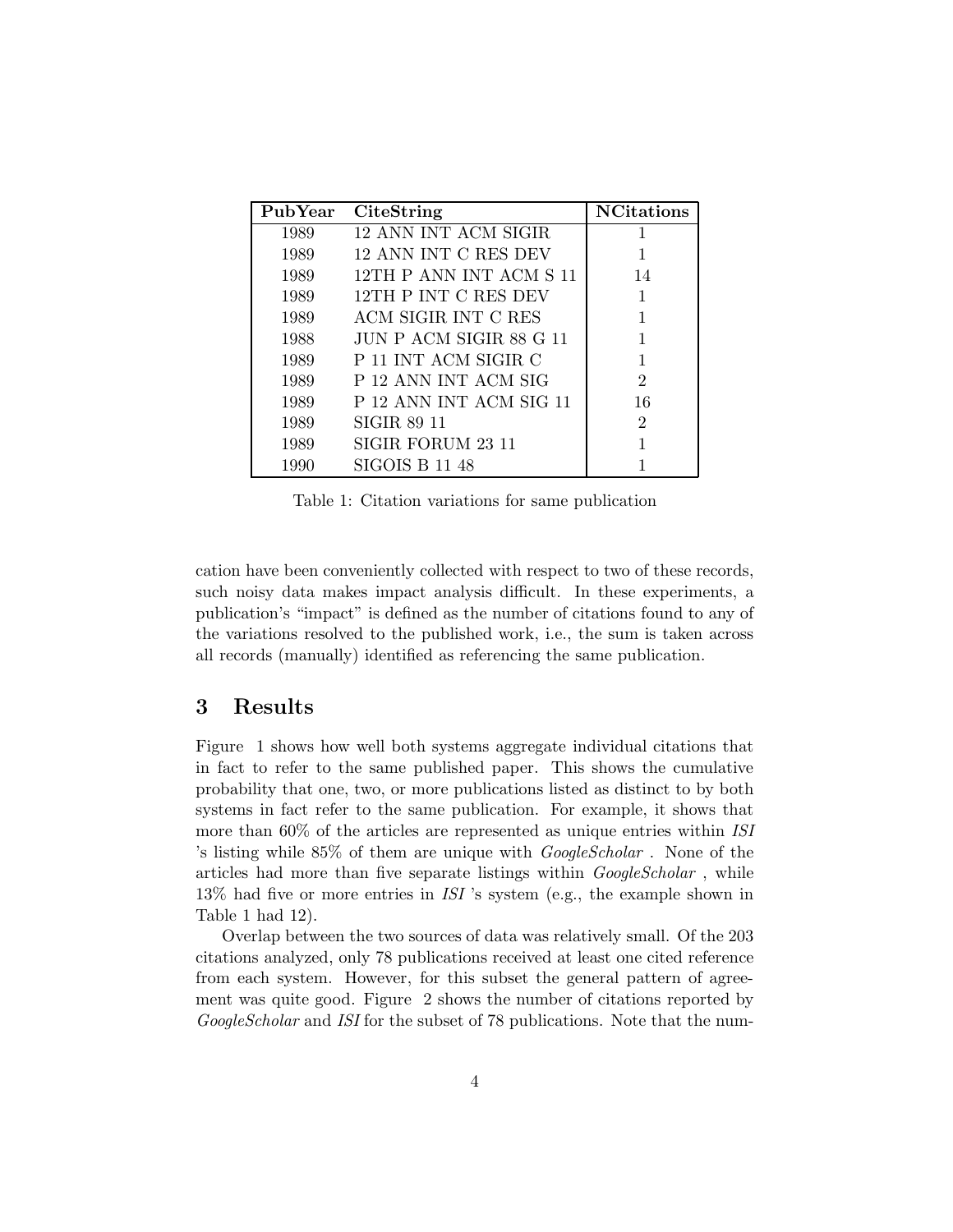

Figure 1: Redundant citation noise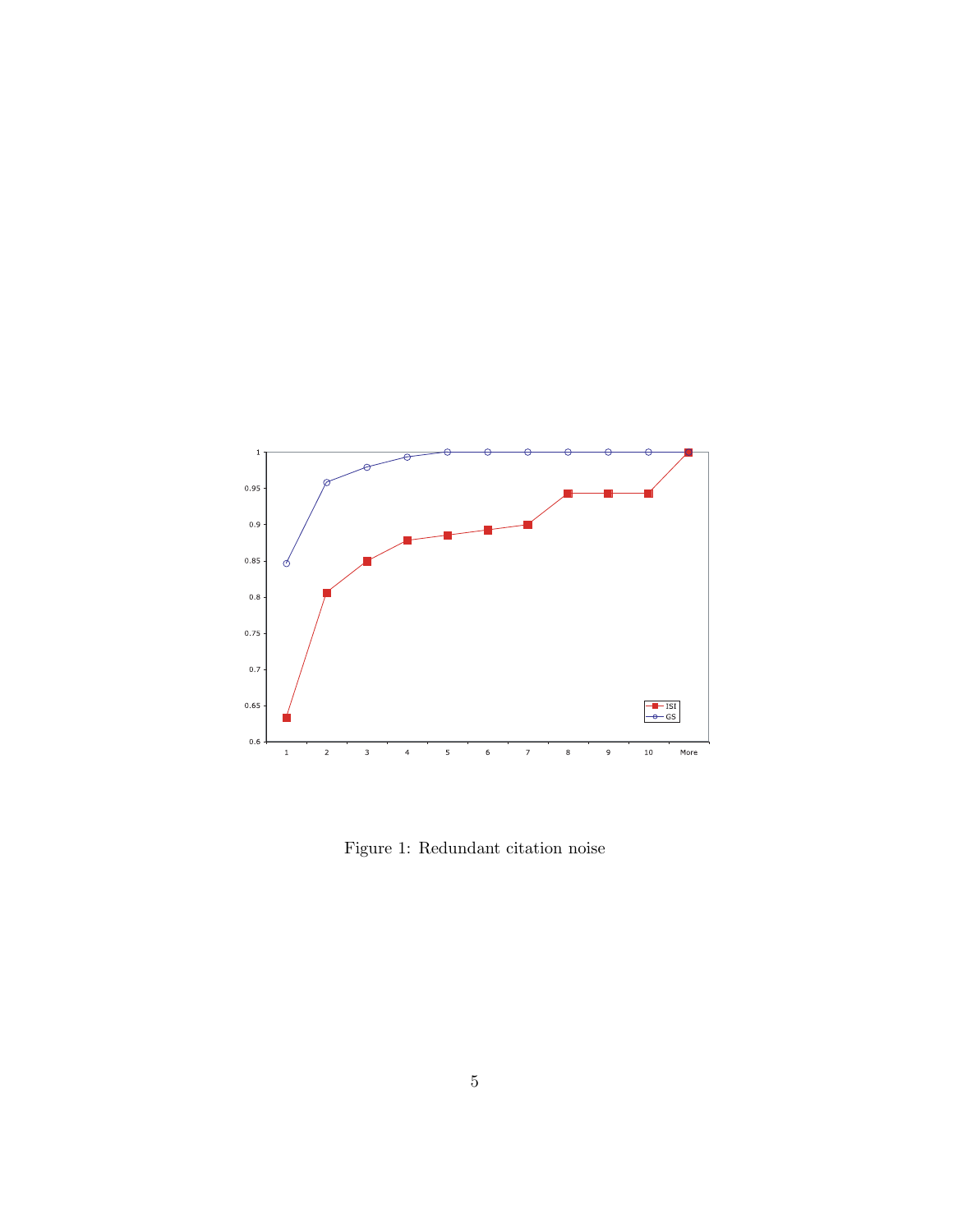

Figure 2: Correlation of  $GoogleScholar$  and ISI citation counts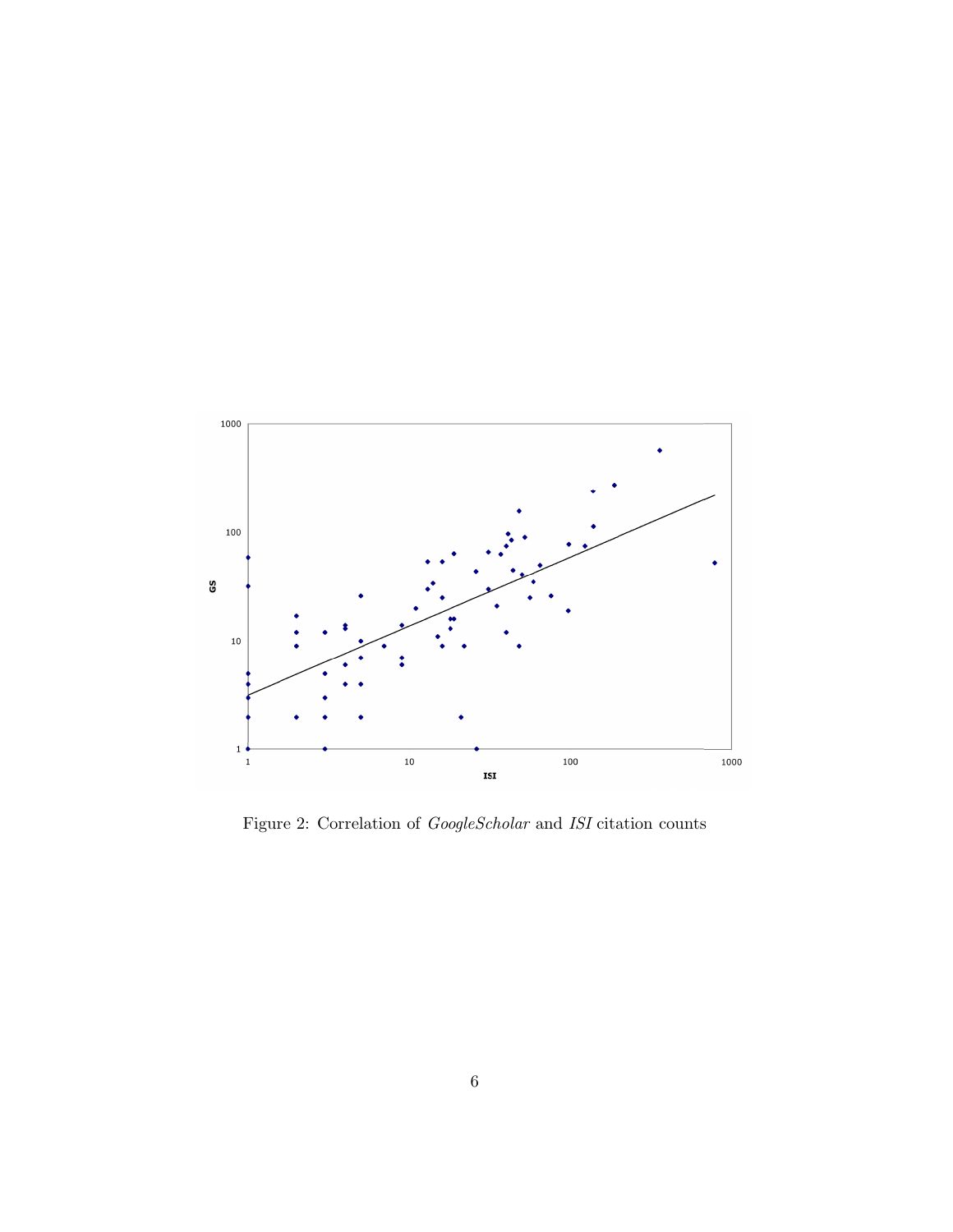

Figure 3: Temporal distribution of citations

ber of citations is plotted on a log-log scale, reflecting the well-known power law distribution of citation reference [\[14\]](#page-11-9). Based on this sample, there seems good evidence  $(r^2 = 0.5023, t = 8.872, \rho > 0.005)$  for a power law relation  $(GS = 3.1718 * ISI<sup>0.6359</sup>)$  relating the number of citations reported by the two services.

Figure 3 shows the cumulative number of citations reported by publication year of the cited work. An alternative criterion for considering the match between systems is to define a "miss" to be a publication for which one service has identified three or more citations, but which the other service does not capture whatsoever. Figure 4 shows missing citations, found by one service but not the other, again distributed by publication year. GoogleScholar seems competitive in terms of coverage for materials published in the last twenty years; before then ISI seems to dominate.

Coverage with respect to the two systems can also be analyzed by other dimensions of the publications, including publication venue and author. Figure 5 aggregates publications into four categories: conference publications,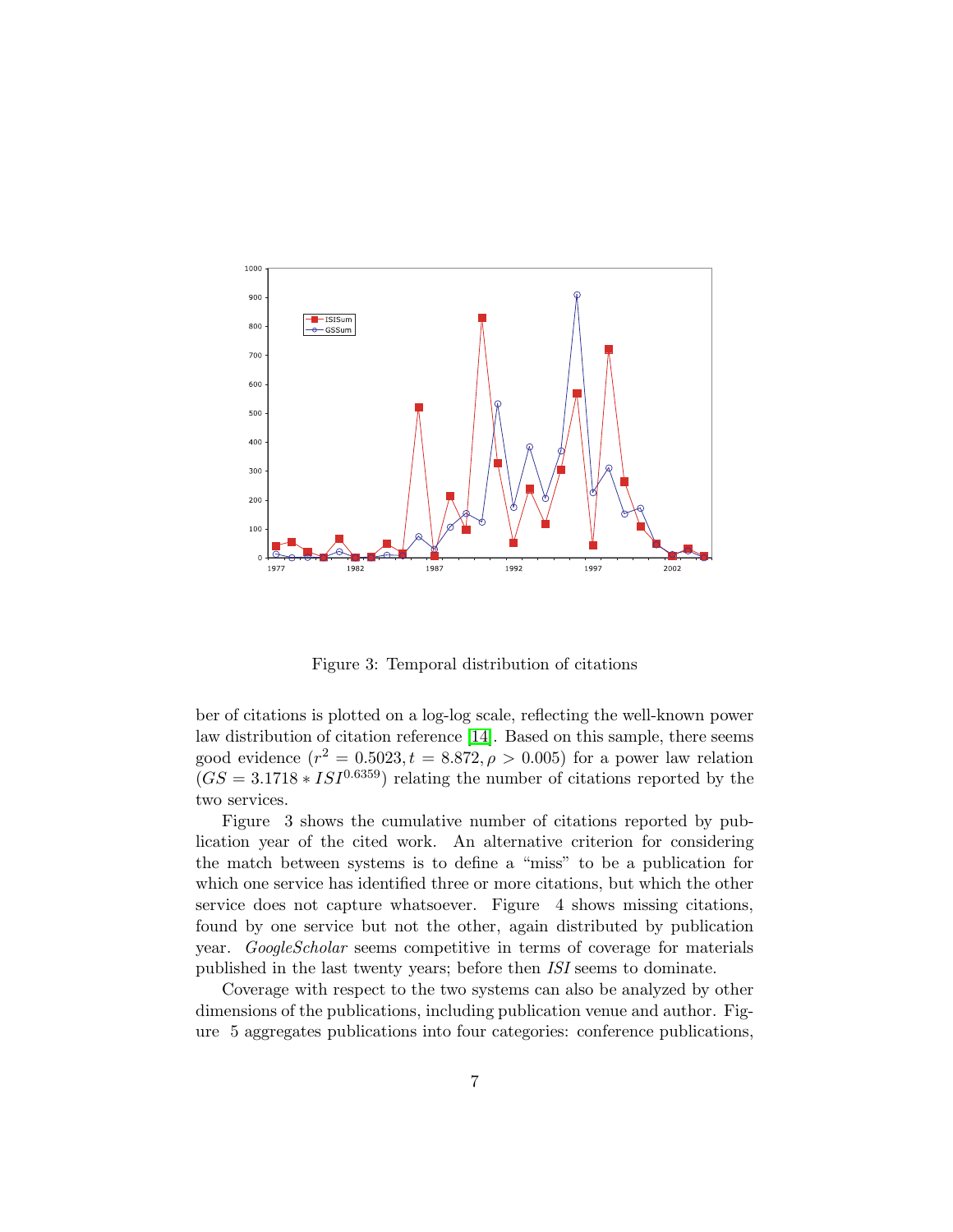

Figure 4: Temporal distribution of missing citations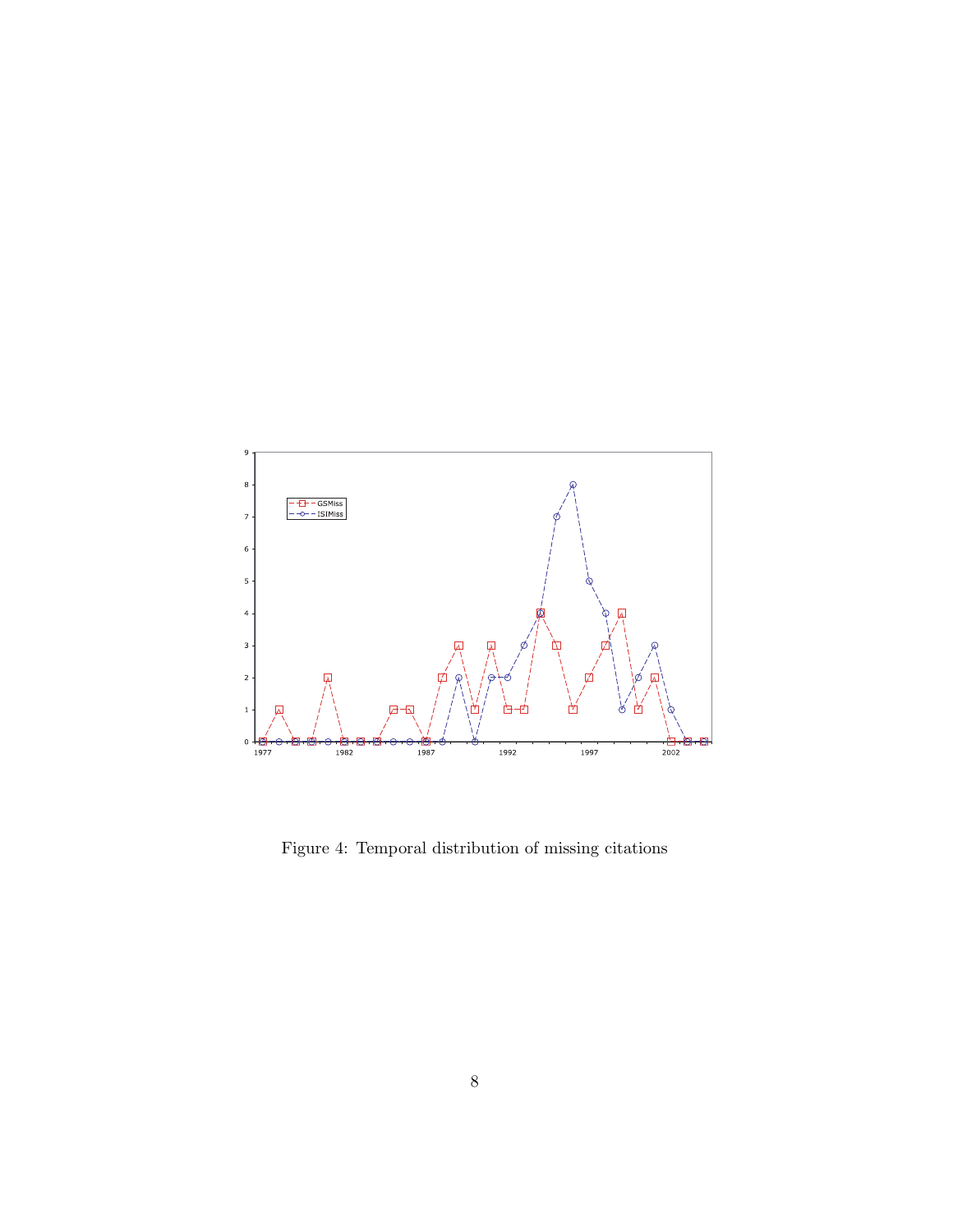

Figure 5: Coverage by publication type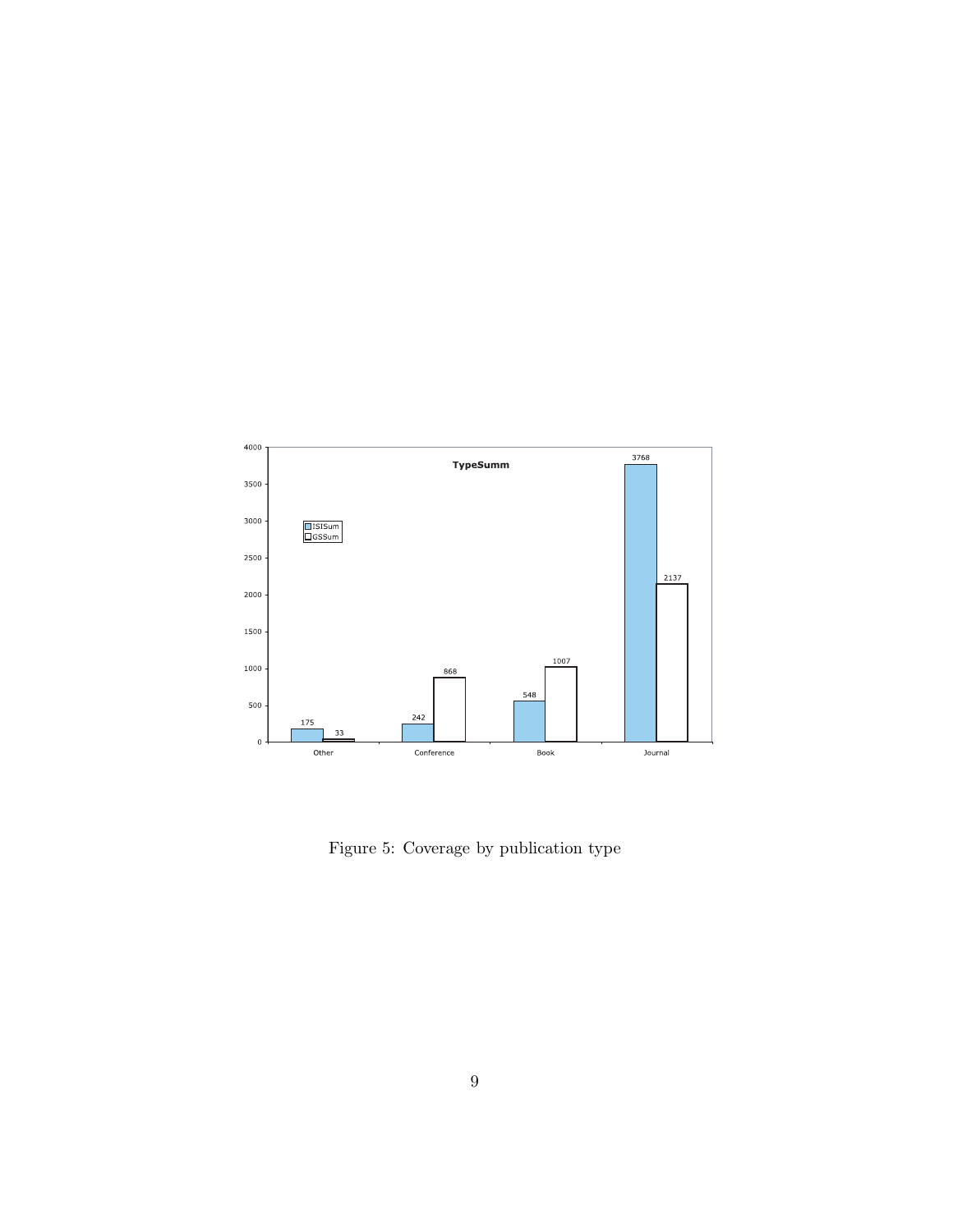

Figure 6: Coverage for individual authors

books (or book chapters), journal articles, and other forms of publications (e.g, technical reports, dissertations, etc.);  $\chi^2$  tests confirm the distributions are distinct. Publications in books (as noted by May, above) and conference proceedings are much more likely to be available via *GoogleScholar* ; conversely, journal articles are better indexed via ISI . If citations are summarized with respect to the six authors analyzed, Figure 6 shows that some authors are better represented with respect one service as opposed to another. Such variation is to be expected, given that some authors, via the publication venues through which they typically report, will be more or less well-covered by one service or another. Again,  $\chi^2$  tests confirm the distributions are distinct.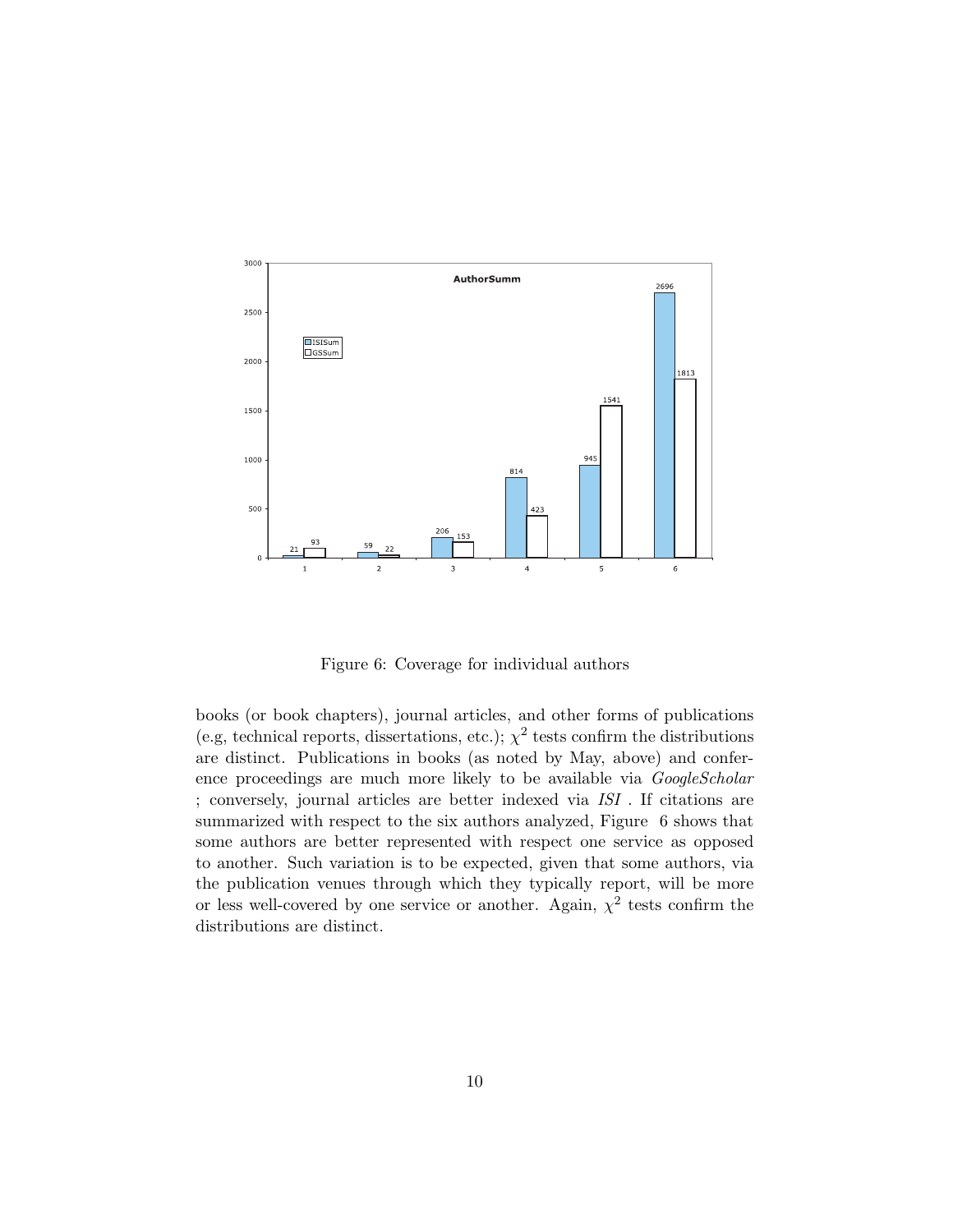#### 4 Summary

Evaluating academics' performance, as individuals or as part of larger social groups, in terms of the number of publications they produce is common practice. The ability to quantify their "impact" in terms of the number of other publications that subsequently choose to cite their work arguably provides a more refined and relevant measure. Such data is subject, however, to confounding factors ranging from noise in the process of collating and "inverting" bibliographic references through intrinsic features of scientific publication (e.g., self-citation). The results presented above are therefore reassuring in that new evidence provided by *GoogleScholar* provides the first independent confirmation of impact data previously available only from ISI . However, analysis across both systems also shows significant variations with respect to the two dimensions (authorship and publication type) considered; other dimensions of variation are certain to exist. This analysis also revealed some problems common to both systems. For example, both services support only simple ASCII encodings of author names which are likely to lose important character markup (available via Unicode representations) which can be especially problematic for authors with foreign names.

Critically, new services within selected disciplines [\[1,](#page-10-0) [2\]](#page-10-1), changing standards regarding exchange of "open citation" information [\[3\]](#page-11-10), in combination with increased pressure for public access to scientific publications [\[15\]](#page-11-11), may soon make some operational difficulties associated with impact analysis obsolete. In the interim, academic deans, science policy advisors and anyone else relying on citation count data are cautioned that any individual measurement requires more context. In the longer term, the increased availability of statistics like bibliographic impact makes it increasingly important to understand how publication and citation activities, within both scientific publication and Web publishing more generally, can be included as part of more holistic evaluations of intellectual contribution [\[7\]](#page-11-12).

## <span id="page-10-0"></span>References

- <span id="page-10-1"></span>[1] portal.acm.org. Association for Computing Machinery's Digital Library Portal.
- [2] www.computer.org/publications/dlib/. Institute for Electrical Engineering Society's Digital Library.